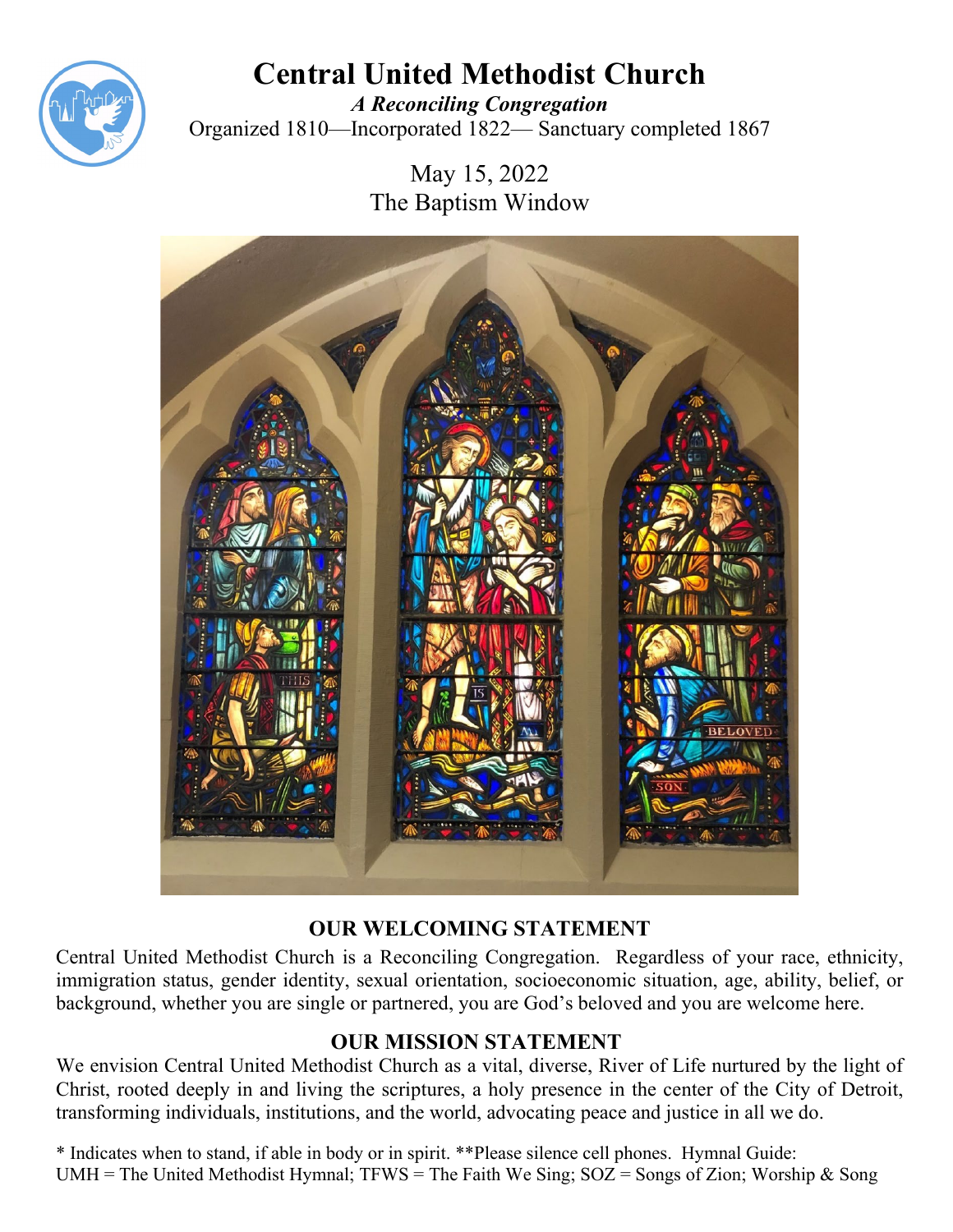## **ACTS OF PRAISE**

### **\*CALL TO WORSHIP**

- ONE: Like the soft whisper of a little child singing to herself before anyone else in the house is awake,
- **ALL: ever so gently, God's voice cradles us with songs of wonder and awe.**
- ONE: With the persistence of teenagers and young adults, heady with the newfound freedom of questioning everything,
- **ALL: God's voice rumbles like a river through our lives, sweeping away all the boundaries between us.**
- ONE: Like the grandpa who passes on the secret to his bread, like the nana who teaches her grandkids how to drive,
- **ALL: God's voice is always reminding us that we are precious, esteemed, beloved.**
	- (c) Thom M. Shuman; CCLI2815228

### **\*OPENING HYMN** *Gather Us In* TFWS #2236

1. Here in this place new light is streaming, now is the darkness vanished away, see in this space our fears and our dreamings, brought here to you in the light of this day.

Gather us in the lost and forsaken, gather us in the blind and the lame; call to us now, and we shall awaken, we shall arise at the sound of our name.

2. We are the young our lives are a myst'ry, we are the old who yearn for your face, we have been sung throughout all of hist'ry, called to be light to the whole human race.

Gather us in the rich and the haughty, gather us in the proud and the strong; give us a heart so meek and so lowly, give us the courage to enter the song.

3. Here we will take the wine and the water, here we will take the bread of new birth, here you shall call your sons and your daughters, call us anew to be salt for the earth.

Give us to drink the wine of compassion, give us to eat the bread that is you; nourish us well, and teach us to fashion lives that are holy and hearts that are true.

4. Not in the dark of buildings confining, not in some heaven, light-years away, but here in this place the new light is shining, now is the Kingdom, now is the day.

Gather us in and hold us forever, gather us in and make us your own; gather us in all peoples together, fire of love in our flesh and our bone.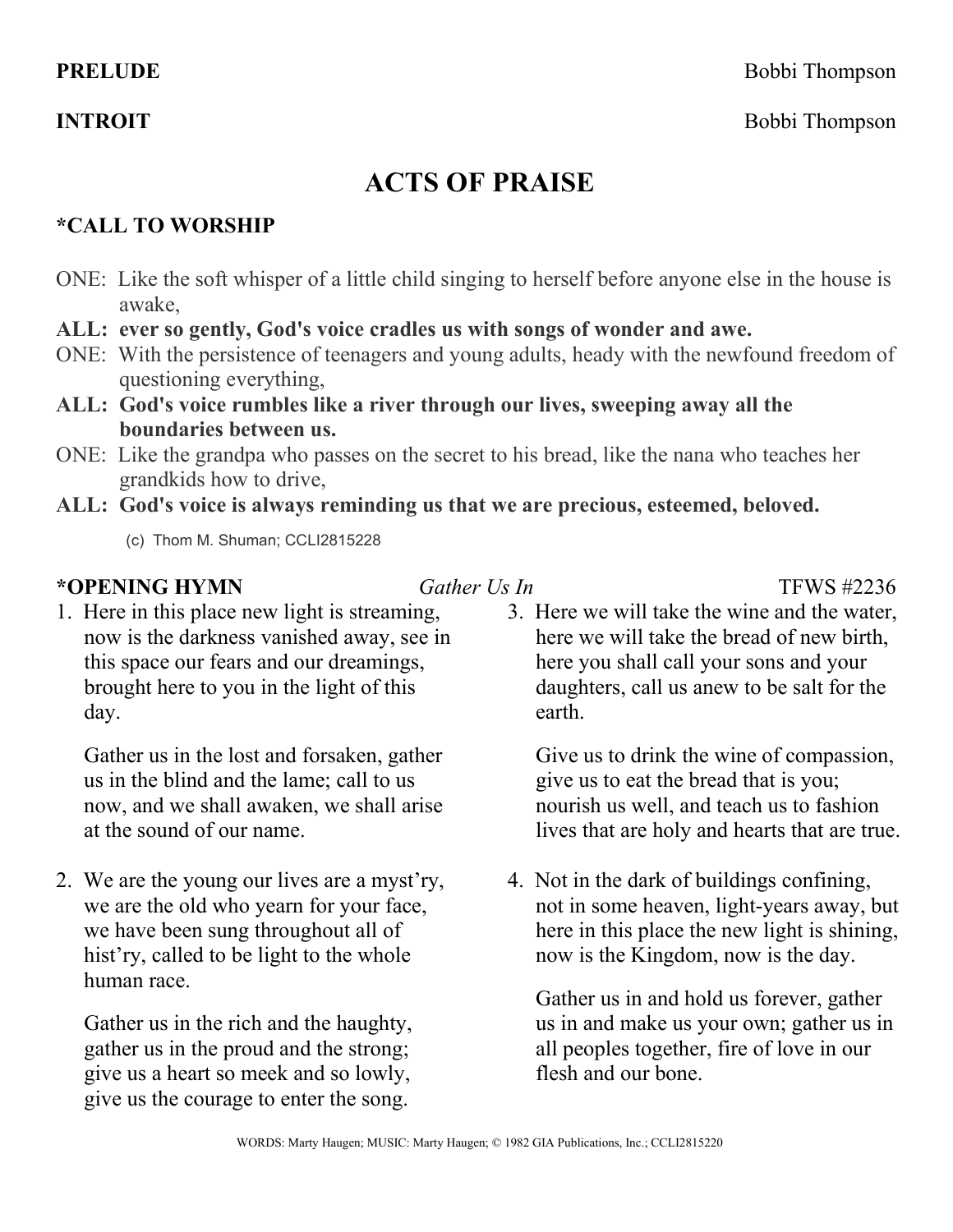## **ACTS OF SHARING**

### **GREETING AND WELCOME OF FIRST TIME VISITORS**

### **ANNOUNCEMENTS**

### **INVITATION TO TAKE A "FIELD TRIP," TO SHARE THE PEACE OF CHRIST, AND TO THE OFFERING**

#### **OFFERTORY**

### **\*DOXOLOGY Praise God from whom all blessings flow; Praise God, all creatures here below; Praise God for all that love has done; Creator, Christ, and Holy One. Amen.**

### **PRAYER OF DEDICATION**

We offer our gifts in recognition that we are baptized people, transformed by the power of the Holy Spirit. So, we will hold nothing back but will share our lives, our hearts, our energies, as well as our efforts, in ministry to the world around us. This we pray in Jesus' name. Amen.

(c) Thom M. Shuman; CCLI2815228

## **ACTS OF PROCLAMATION**

### **SHARING OF BLESSINGS AND CONCERNS**

### **PASTORAL PRAYER**

**\*HYMN** *Down to the River to Pray* WS #3164

1. As I went down to the river to pray, studyin' about that good ole way and who shall wear the starry crown good Lord, show me the way.

O sisters, let's go down, let's go down, come on down. Come on, sisters, let's go down, down to the river to pray.

2. As I went down to the river to pray, studyin' about that good ole way and who shall wear the robe and crown good Lord, show me the way.

O brothers let's go down, let's go down, come on down. Come on, brothers, let's go down, down to the river to pray.

Repeat 1. As I went down to the river to pray, studyin' about that good ole way and who shall wear the starry crown good Lord, show me the way.

> O sisters, let's go down, let's go down, come on down. Come on, sisters, let's go down, down to the river to pray.

WORDS: Southern USA folk song; MUSIC: Southern USA Folk song; transcribed by Jackson; Transcription © 2011 Jackson Henry; CCLI2815228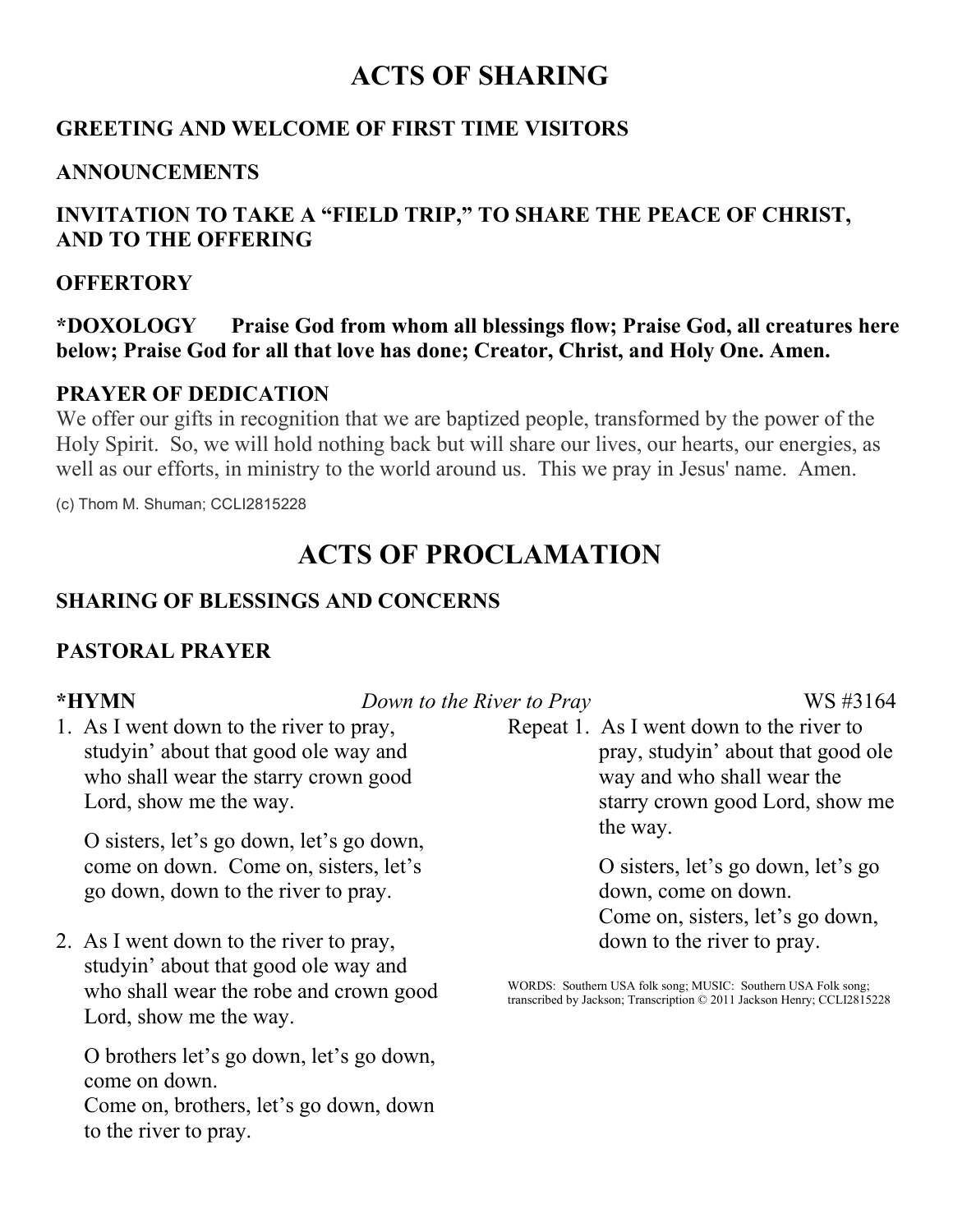#### **GOSPEL READING** *Mark 1:4-11* The Inclusive Bible

And so John the Baptizer appeared in the desert, proclaiming a baptism of repentance for the forgiveness of sons. The whole Judean countryside and all the people of Jerusalem went out to John and were baptized by him in the Jordan River as they confessed their sins. John was clothed in camel's hair and wore a leather belt around his waist, and he ate nothing but grasshoppers and wild honey. In the course of his preaching, John said, "One more powerful than I is to come after me. I am not fit to stoop and untie his sandal straps. I have baptized you in water, but the One to come will baptize you in the Holy Spirit.

It was then that Jesus came from Nazareth in Galilee and was baptized in the Jordan River by John. Immediately upon coming out of the water, Jesus saw the heavens opening and the Spirit descending on him like a dove. Then a voice came from the heavens: "You are my Beloved, my Own. On you my favor rests."

ONE: Hear what the Spirit is saying to the Church. **ALL: Thanks be to God.**

**MESSAGE** *The Baptism Window* Deaconess Anne Hillman, Ph.D.

- 1. Wash, O God, our sons and daughters, where your cleansing waters flow. Number them among your people; bless as Christ blessed long ago. Weave them garments bright and sparkling; compass them with love and light. Fill, anoint them; send your Spirit, holy dove and heart's delight.
- 2. We who bring them long for nurture; by your milk may we be fed. Let us join your feast, partaking cup of blessing, living bread. God, renew us, guide our footsteps; free from sin and all its snares, one with Christ in living, dying, by your Spirit, children, heirs.

### **\*CLOSING HYMN** *Wash, O God, Our Sons and Daughters* UMH #605

3. O how deep your holy wisdom! Unimagined, all your ways! To your name be glory, honor! With our lives we worship, praise! We your people stand before you, water-washed and Spiritborn. By your grace, our lives we offer. Recreate us; God, transform!

WORDS: Ruth Duck, 1987 MUSIC: Attr. to B. F. White, 1844; harm. by Ronald A. Nelson, 1978; Words © 1989 The United Methodist Publishing House; harm. © 1978 Lutheran Book of Worship; CCLI2815228

## **SENDING FORTH**

\***BENEDICTION** Deaconess Anne Hillman, Ph.D.

ONE: Baptized, we will go to share God's love with others.

**ALL: We will welcome those the world rejects as our sisters and brothers**.

ONE: Baptized, we will become the grace of our Lord Jesus.

**ALL: We will share the waters of life with everyone we meet.**

ONE: Baptized, we will become the fellowship of the Holy Spirit.

**ALL: We will be a community of justice, not judgment; we will be a household of hope, not an exclusive club for just a few.** (c) Thom M. Shuman; CCLI2815228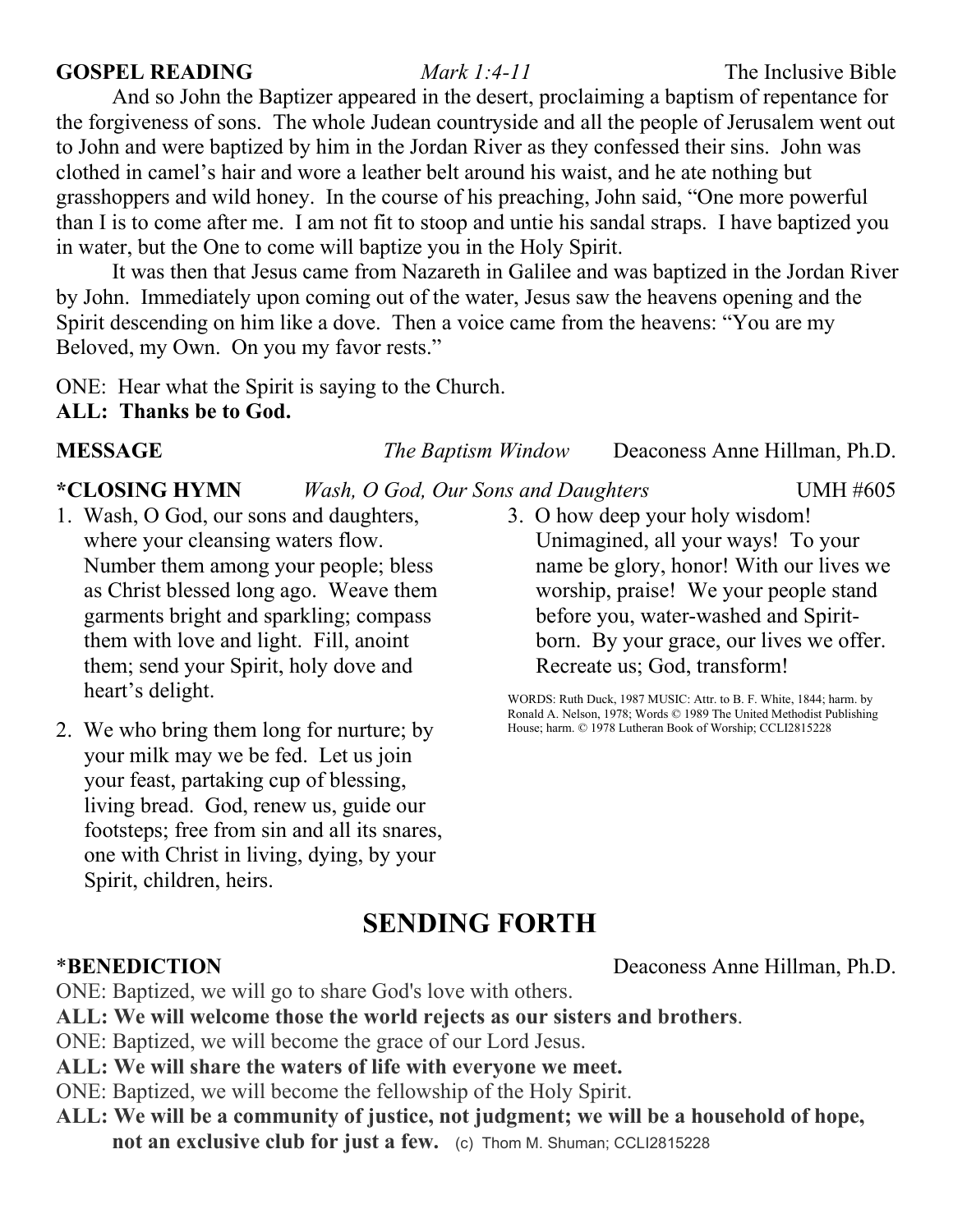#### **Central United Methodist Church 23 East Adams, Detroit, Michigan 48226 ~ 313.965.5422 www.centralumchurchdetroit.org**

Rev. Dr. Jill Hardt Zundel, Senior Pastor Rev. Edwin Rowe, Pastor Emeritus Deaconess Anne Hillman, Ph.D. Director of Children, Youth and Family Ministries Bobbi Thompson, Interim Music Director Debra Cox, Office Administrator Andrew Cox, Building Superintendent Yvette Meadows and Angela Bakeley, Receptionists

## *THE BAPTISM WINDOW*

 $\mathcal{L} = \{ \mathcal{L} = \{ \mathcal{L} = \{ \mathcal{L} = \{ \mathcal{L} = \{ \mathcal{L} = \{ \mathcal{L} = \{ \mathcal{L} = \{ \mathcal{L} = \{ \mathcal{L} = \{ \mathcal{L} = \{ \mathcal{L} = \{ \mathcal{L} = \{ \mathcal{L} = \{ \mathcal{L} = \{ \mathcal{L} = \{ \mathcal{L} = \{ \mathcal{L} = \{ \mathcal{L} = \{ \mathcal{L} = \{ \mathcal{L} = \{ \mathcal{L} = \{ \mathcal{L} = \{ \mathcal{L} = \{ \mathcal{$ 

The 3-lancet traceried corner window to the right of the chancel depicts the first sacrament of the Church, baptism. Our Lord is shown standing in the Jordan River, symbolized by decorative water and fish, while John the Baptist, on the bank above Him clad in a "camel's hair" garment (Matthew 3:4), is shown consummating the sacrament with water from an escallop shell long used as a symbol of baptism. Above Christ is "the Spirit of God descending like a dove . . . And lo a voice from heaven, saying, this is my beloved Son, in whom I am well pleased" (Matthew 3:16-17). A crowd of people looks on, among them a centurion as well as many of the Pharisees and Sadducees. In the center lancet head is a small medallion depicting the temptation of Christ, which followed shortly after the baptism. A small devil at the left offers Him a crown as He sits on a pinnacle of the Temple, while at right an angel of the Lord stands by to succor Him. The rose tracery above this window portrays one of the "I ams" of Christ,—"I am the living water." The rivers of life are shown flowing from His hands and body, being drunk by the faithful indicated symbolically as a flock of sheep.

*From "The Stained Glass Windows of Central Methodist Church: A Description," written by Muriel C. Willet, Treasurer of the Willet Stained Glass Company, and published upon the dedication of our windows in 1955.* 

*This service is live-streamed under CCLI STREAM PLUS 21469425.*

### **LAND ACKNOWLEDGEMENT STATEMENT**

Central United Methodist Church acknowledges that the building in which we carry out our collective life together occupies and is built upon land that is part of what was first known as Waawiyaataanong ("At the curved shores."), the ancestral and contemporary homeland of the Three Fires Confederacy, but which is now referred to as Detroit. In 1807 the Ojibwe, Odawa, Potawatomi, and Wyandot nations granted use of these sovereign lands to the US government through the Treaty of Detroit. Central United Methodist Church affirms the continued Indigenous sovereignty over these lands and honors all tribes with a connection to Detroit. We commit ourselves to working together with our native brothers and sisters to advance equity in all dimensions of life and to promote a better future for the earth and all its peoples. (Adopted by the Ministry Team -April 22, 2021)